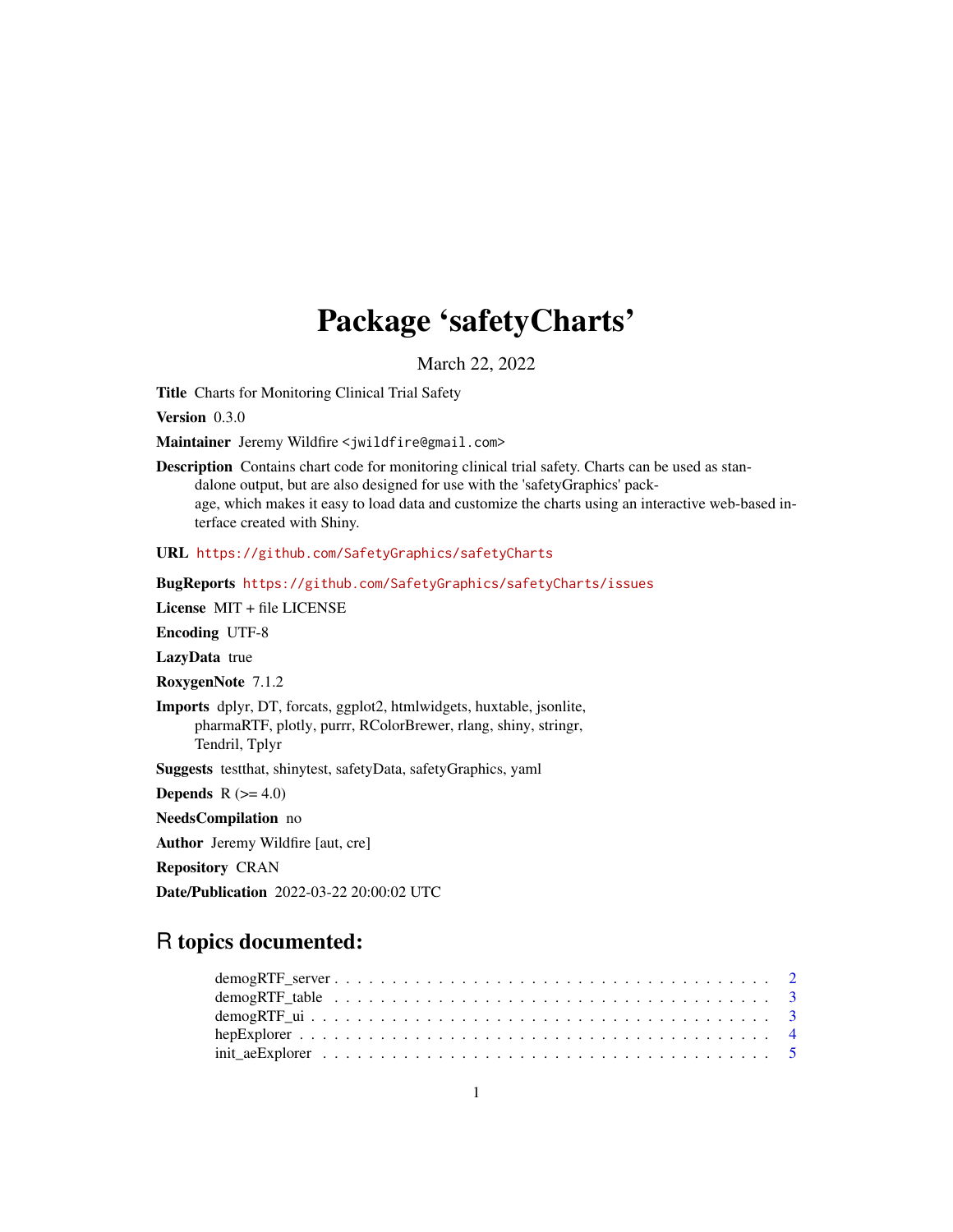<span id="page-1-0"></span>

| 6                                                                                                                             |
|-------------------------------------------------------------------------------------------------------------------------------|
| 7                                                                                                                             |
| 7                                                                                                                             |
| 8                                                                                                                             |
| 8                                                                                                                             |
| 9                                                                                                                             |
| 9                                                                                                                             |
| -10                                                                                                                           |
| meta_dm                                                                                                                       |
| -11                                                                                                                           |
|                                                                                                                               |
| - 13                                                                                                                          |
|                                                                                                                               |
|                                                                                                                               |
|                                                                                                                               |
|                                                                                                                               |
| - 16                                                                                                                          |
|                                                                                                                               |
|                                                                                                                               |
| - 18<br>safety_results_over_time $\ldots \ldots \ldots \ldots \ldots \ldots \ldots \ldots \ldots \ldots \ldots \ldots \ldots$ |
| -19                                                                                                                           |
|                                                                                                                               |

#### **Index** [21](#page-20-0)

demogRTF\_server *Demographics Table RTF - UI*

## Description

Demographics Table RTF - UI

## Usage

demogRTF\_server(input, output, session, params)

## Arguments

| input   | module input                                      |
|---------|---------------------------------------------------|
| output  | module output                                     |
| session | module session                                    |
| params  | parameters object with data and settings options. |

## Value

returns shiny module Server function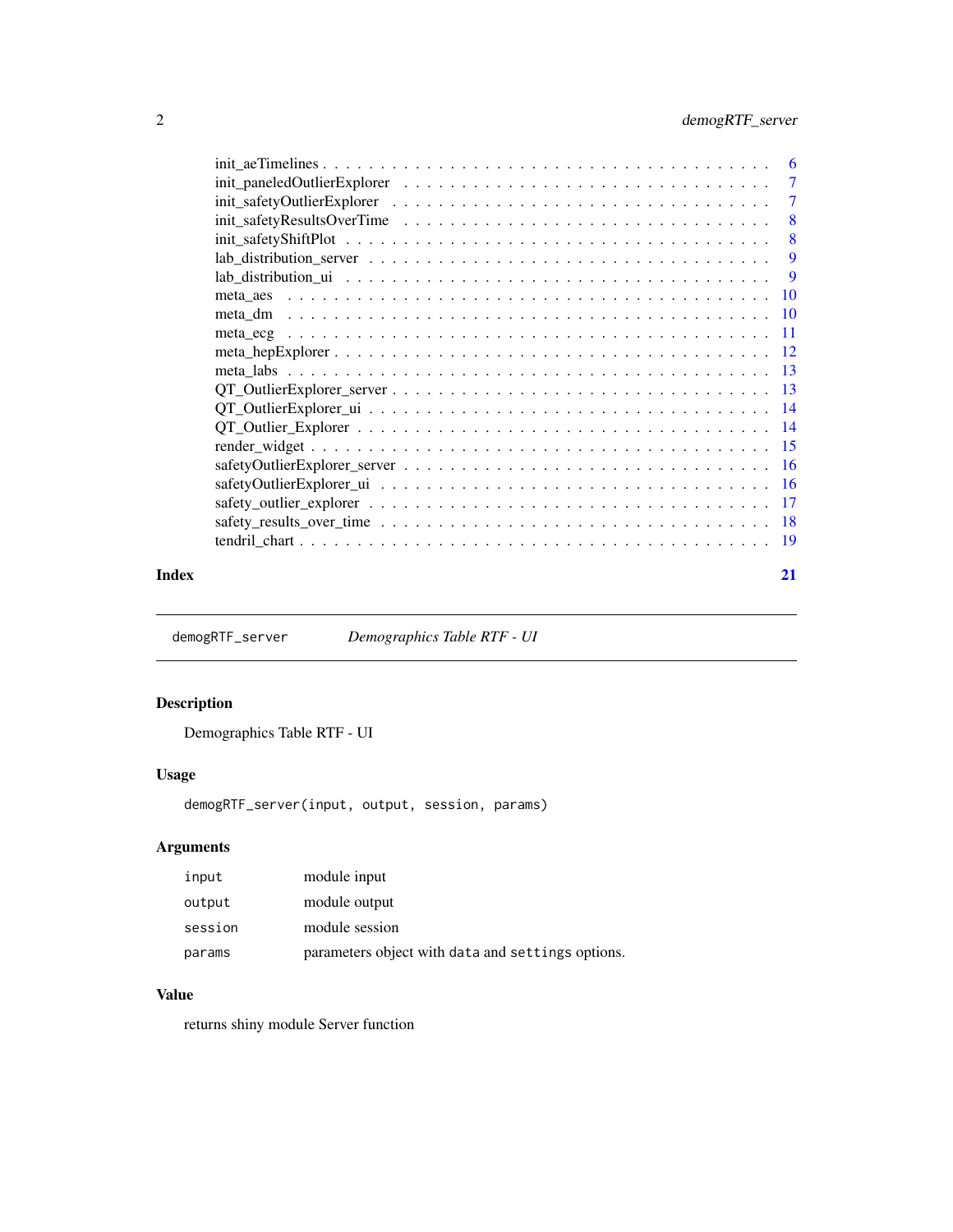<span id="page-2-0"></span>demogRTF\_table *create demographics RTF table*

## Description

create demographics RTF table

#### Usage

```
demogRTF_table(data, settings)
```
#### Arguments

| data     | demographics data frame with columns specified in settings object |
|----------|-------------------------------------------------------------------|
| settings | list with parameters specifying the column names for:             |
|          | • sex (settings\$sex col),                                        |
|          | • race (settings\$race col)                                       |
|          |                                                                   |

• age (settings\$age\_Col)

#### Value

rtf doc object

## Examples

```
settings <- list(treatment_col = "ARM", sex_col = "SEX", race_col = "RACE", age_col = "AGE")
demogRTF_table(safetyData::sdtm_dm, settings)
```
demogRTF\_ui *Demographics Table RTF - UI*

## Description

Demographics Table RTF - UI

## Usage

demogRTF\_ui(id)

## Arguments

id module id

#### Value

returns shiny module UI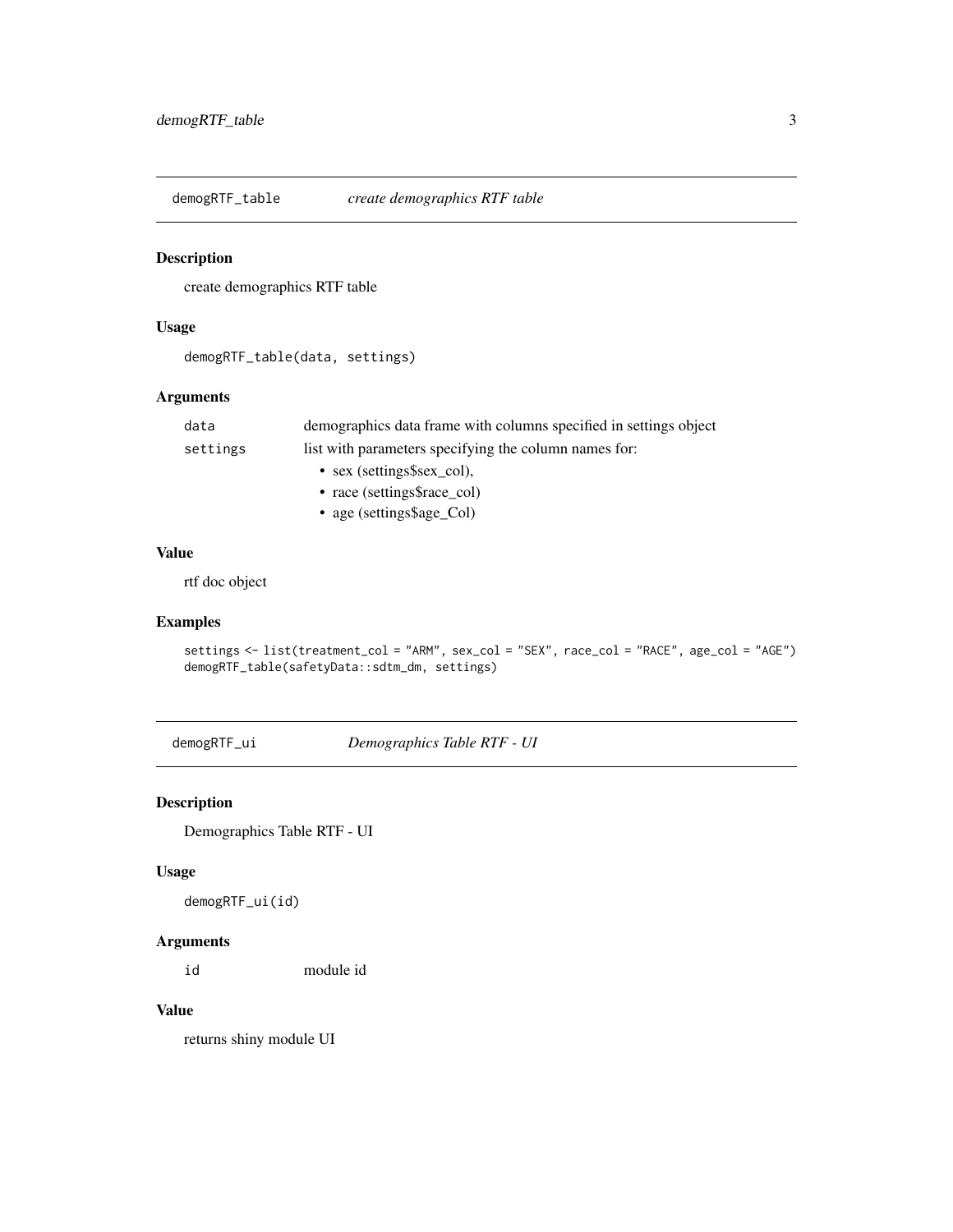<span id="page-3-0"></span>

#### Description

Convience mapping of render\_widget for hepExplorer.

## Usage

```
hepExplorer(df = safetyData::adam_adlbc, mapping = NULL, ...)
```
#### Arguments

| df       | data frame containing lab data used to render for hep Explorer. Default is safe-<br>tyData::adam_adlbc. |
|----------|---------------------------------------------------------------------------------------------------------|
| mapping  | named list with the current data mappings. See details for default mapping.                             |
| $\cdots$ | additional options to be added to mapping. Will overwrite mapping.                                      |

## Details

The [data](https://github.com/SafetyGraphics/hep-explorer/wiki/Data-Guidelines) and [mapping](https://github.com/SafetyGraphics/hep-explorer/wiki/Configuration) should match the specs described in the [hepExplorer](https://github.com/SafetyGraphics/hep-explorer/wiki/Configuration) javascript library. Items passed in ... are added to mapping, and then the list is converted to json via jsonlite::toJSON(mapping,auto\_unbox=TRUE

The default mapping shown below is designed to work with data in the CDISC ADaM format (like safetydata::adam\_adlbc).

```
mapping <- list(
           measure_col = "PARAM",
           measure_values = list(
               ALT = "Alanine Aminotransferase (U/L)",
               AST = "Aspartate Aminotransferase (U/L)",
               TB = "Bilirubin (umol/L)",
               ALP = "Alkaline Phosphatase (U/L)"
           ),
           id_col = "USUBJID",
           value_col = "AVAL",
           normal_col_low = "A1LO",
           normal_col_high = "A1HI",
           studyday_col = "ADY",
           visit_col = "VISIT",
           visitn_col = "VISITNUM"
       )
```
Parameters that are not included in the default mapping can be accessed via ...; Key options and defaults for safetyData::adam\_adlbc shown below:

• filters: list of columns to be included as data filters (e.g. 'filters=c("SEX","AGEGR1")")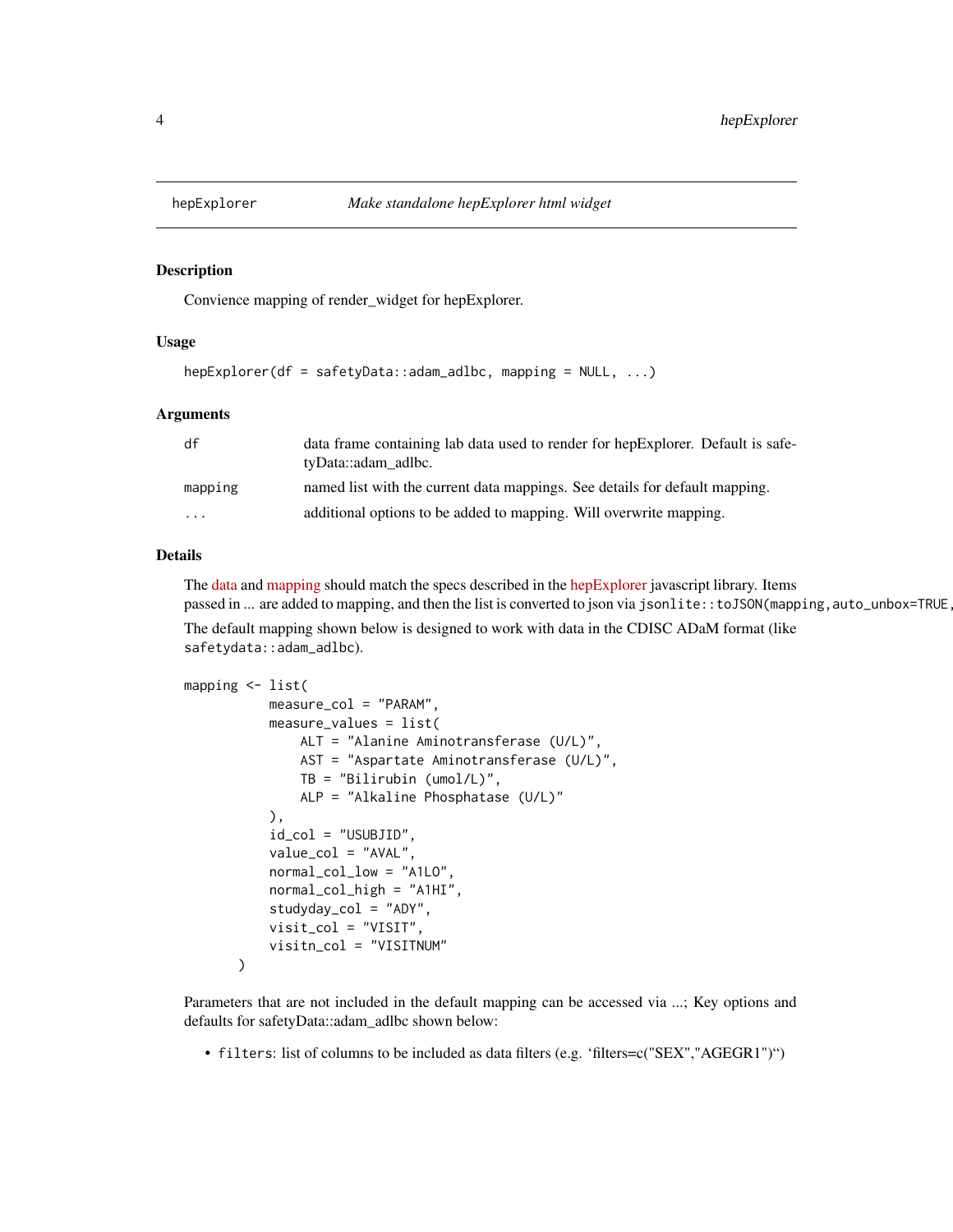- <span id="page-4-0"></span>• group\_cols: list of columns used to define grouping and set point color (e.g. 'filters=c("SEX","AGEGR1")")
- x\_options and y\_options specify which labs can be used for x and y axis dropdowns. By default, all options are included on x-axis, but only Bilirubin is shown on y-axis. To allow an interactive y-axis, use y\_options="all".
- baseline flag defining the baseline visit for each participant. baseline must be provided to enable the mDish view on the hep-explorer chart. Define as a list with value\_col and values (e.g. baseline=list(value\_col="ABLFL",values="Y"))
- title and warningText Strings used to define the header text shown above the filters.

For more options see the [full specs](https://github.com/SafetyGraphics/hep-explorer/wiki/Configuration) in the javascript library.

#### Examples

```
## Not run:
# Render widget with defaults
hepExplorer()
# Add age group to default
hepExplorer(group_cols=c("SEX","AGEGR1"))
# Enable interactive y-axis
hepExplorer(y_options='all')
# Use custom mapping for SDTM data
hepExplorer(
   df=safetyData::sdtm_lb,
   measure_col = "LBTEST",
   measure_values = list(
       ALT = "Alanine Aminotransferase",
       AST = "Aspartate Aminotransferase",
       TB = "Bilirubin",
       ALP = "Alkaline Phosphatase"
   ),
    id_col = "USUBJID",
   value_col = "LBSTRESN",
   normal_col_low = "LBORNRLO",
   normal_col_high = "LBORNRHI",
   studyday_col = "LBDY",
   visit_col = "VISIT",
    visitn_col = "VISITNUM"
)
```

```
## End(Not run)
```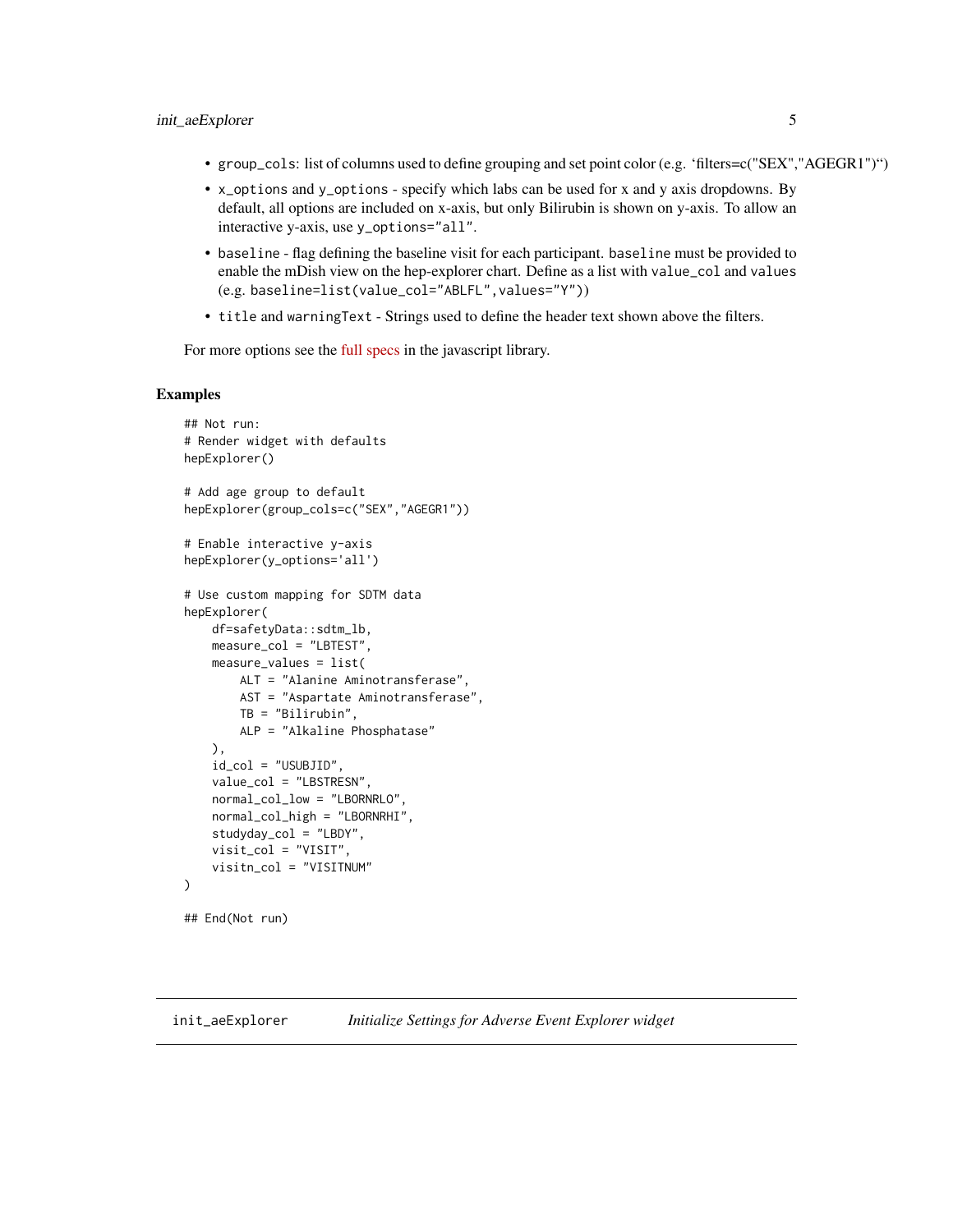## <span id="page-5-0"></span>Description

Initialize Settings for Adverse Event Explorer widget

## Usage

```
init_aeExplorer(data, settings)
```
## Arguments

| data     | labs data structured as one record per person per visit per measurement. See |  |
|----------|------------------------------------------------------------------------------|--|
|          | details for column requirements.                                             |  |
| settings | named list of settings                                                       |  |

#### Value

returns list with data and settings

init\_aeTimelines *Initialize Settings for AE Timeline widget*

## Description

Initialize Settings for AE Timeline widget

## Usage

```
init_aeTimelines(data, settings)
```
## Arguments

| data     | labs data structured as one record per person per visit per measurement. See<br>details for column requirements. |  |
|----------|------------------------------------------------------------------------------------------------------------------|--|
| settings | named list of settings                                                                                           |  |

#### Value

returns list with data and settings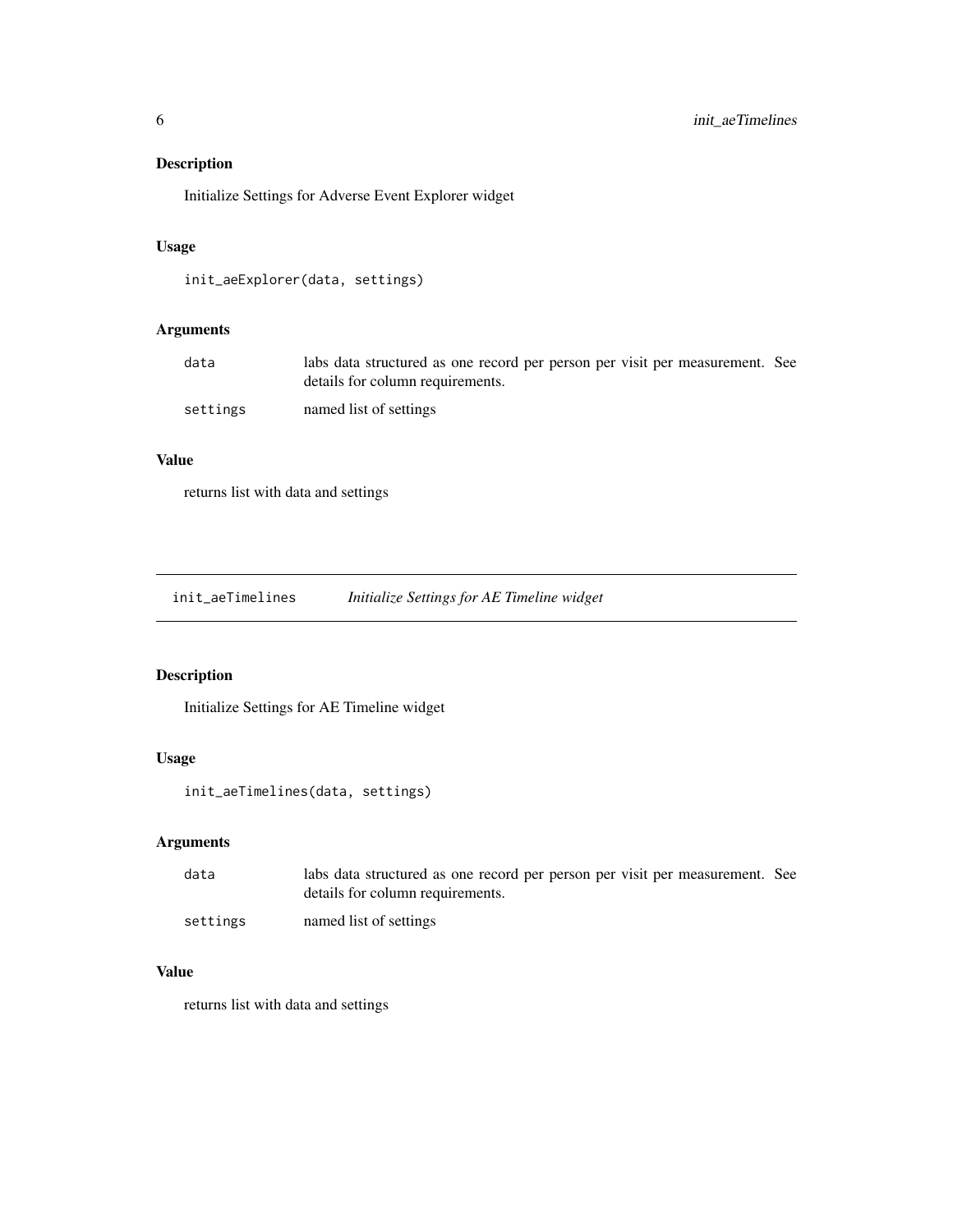<span id="page-6-0"></span>init\_paneledOutlierExplorer

*Initialize Settings for Paneled Outlier Explorer widget*

## Description

Initialize Settings for Paneled Outlier Explorer widget

## Usage

init\_paneledOutlierExplorer(data, settings)

## Arguments

| data     | labs data structured as one record per person per visit per measurement. See |  |
|----------|------------------------------------------------------------------------------|--|
|          | details for column requirements.                                             |  |
| settings | named list of settings                                                       |  |

#### Value

returns list with data and settings

```
init_safetyOutlierExplorer
```
*Initialize Settings for Safety Outlier Explorer widget*

## Description

Initialize Settings for Safety Outlier Explorer widget

#### Usage

```
init_safetyOutlierExplorer(data, settings)
```
## Arguments

| data     | labs data structured as one record per person per visit per measurement. See |  |
|----------|------------------------------------------------------------------------------|--|
|          | details for column requirements.                                             |  |
| settings | named list of settings                                                       |  |

## Value

returns list with data and settings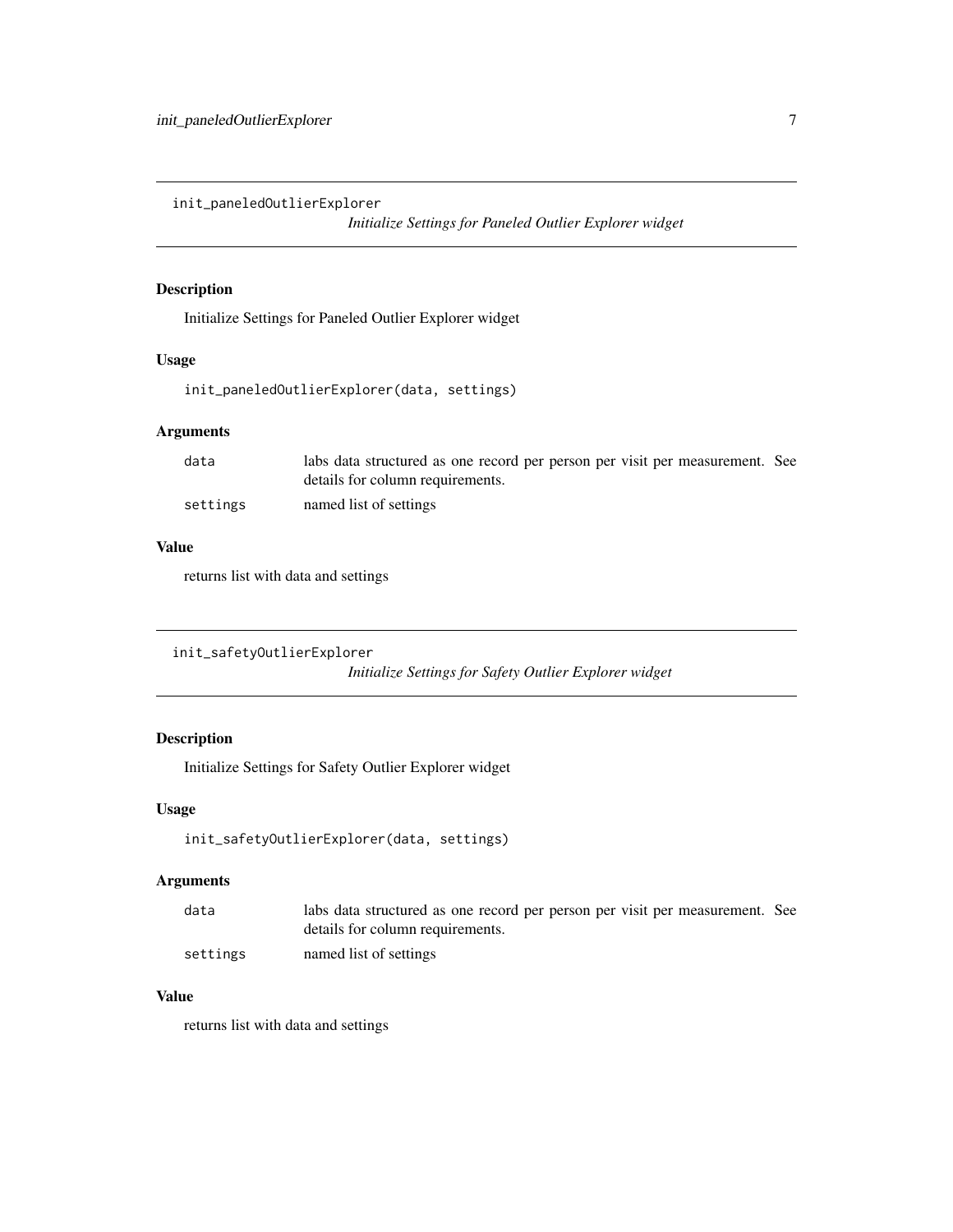```
init_safetyResultsOverTime
```
*Initialize Settings for Safety Results Over Time widget*

## Description

Initialize Settings for Safety Results Over Time widget

#### Usage

```
init_safetyResultsOverTime(data, settings)
```
## Arguments

| data     | labs data structured as one record per person per visit per measurement. See<br>details for column requirements. |  |
|----------|------------------------------------------------------------------------------------------------------------------|--|
| settings | named list of settings                                                                                           |  |

#### Value

returns list with data and settings

init\_safetyShiftPlot *Initialize Settings for Safety Shift Plot widget*

## Description

Initialize Settings for Safety Shift Plot widget

## Usage

```
init_safetyShiftPlot(data, settings)
```
## Arguments

| data     | labs data structured as one record per person per visit per measurement. See |  |
|----------|------------------------------------------------------------------------------|--|
|          | details for column requirements.                                             |  |
| settings | named list of settings                                                       |  |

## Value

returns list with data and settings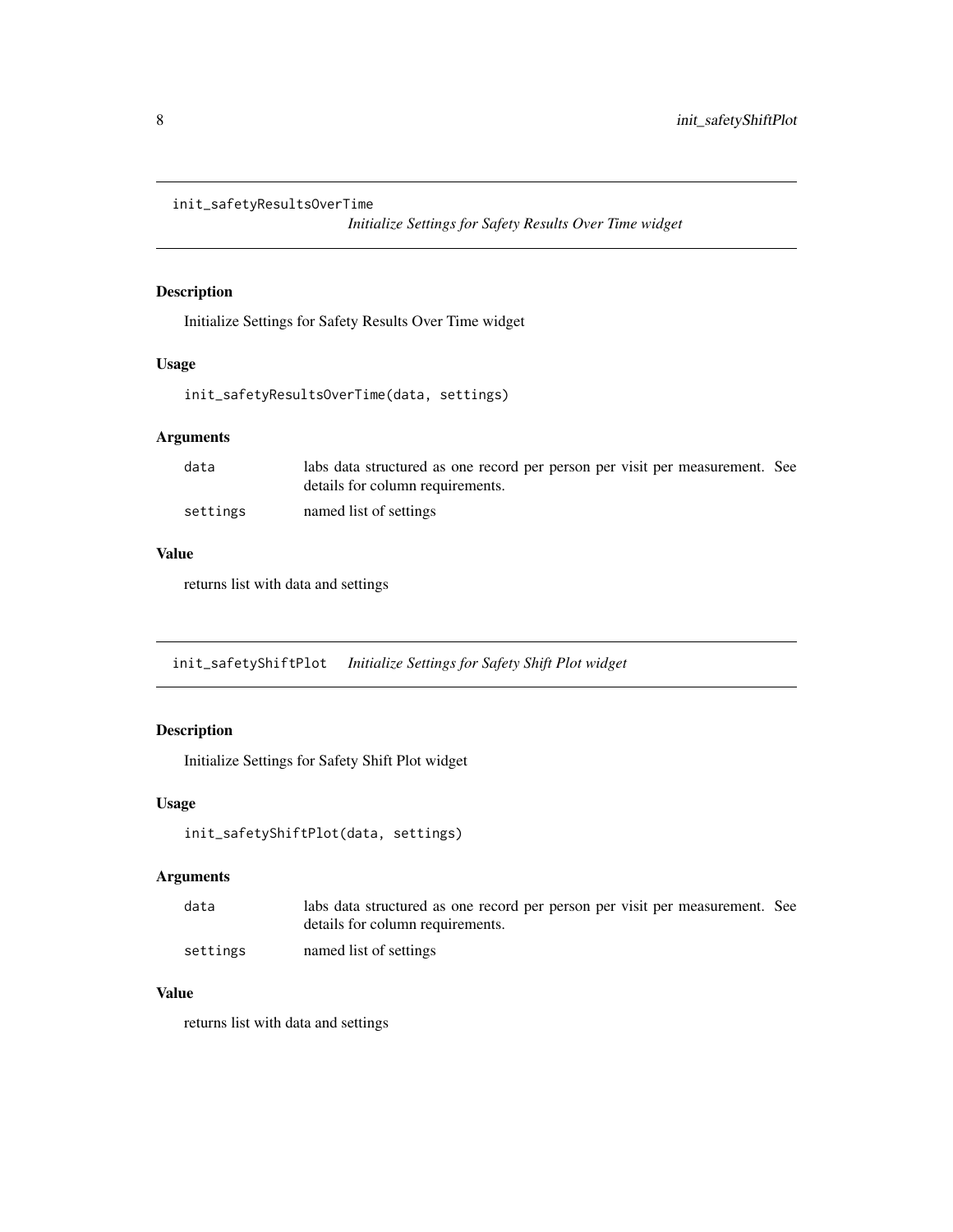<span id="page-8-0"></span>lab\_distribution\_server

*lab distribution Module - Server*

## Description

A simple server for a shiny module looking at lab histograms. Intended primarily for technical demos.

## Usage

```
lab_distribution_server(input, output, session, params)
```
## Arguments

| input   | module input                                      |
|---------|---------------------------------------------------|
| output  | module output                                     |
| session | module session                                    |
| params  | parameters object with data and settings options. |

## Value

returns shiny module Server function

lab\_distribution\_ui *Lab distribution Module - UI*

#### Description

A simple UI for a shiny module looking at lab histograms. Intended primarily for technical demos.

## Usage

lab\_distribution\_ui(id)

## Arguments

id module id

## Value

returns shiny module UI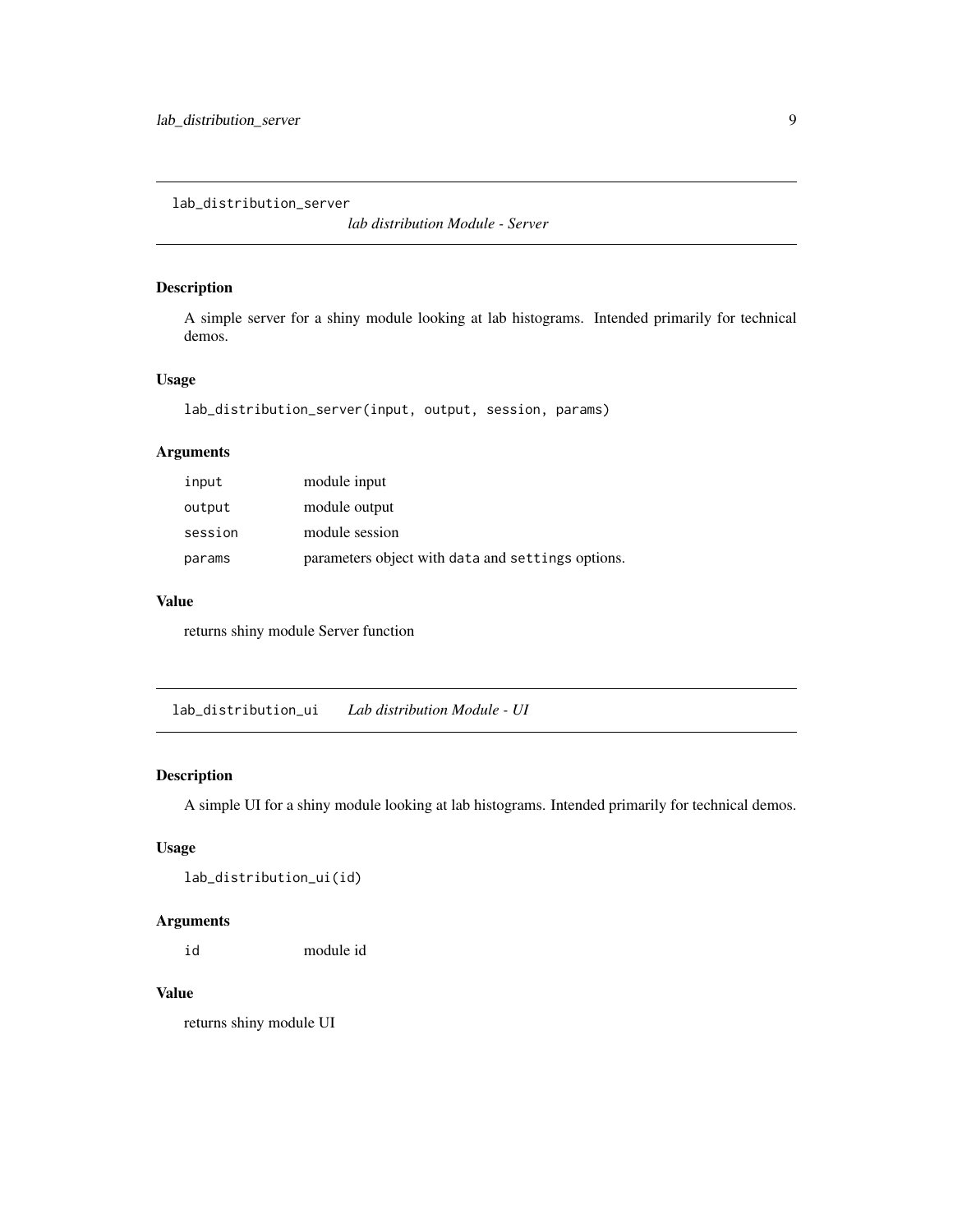<span id="page-9-0"></span>10 meta\_dm

meta\_aes *Metadata data frame containing information about the data mapping used to configure safetyGraphics charts for the ae domain. One record per unique data mapping*

#### Description

Metadata data frame containing information about the data mapping used to configure safetyGraphics charts for the ae domain. One record per unique data mapping

#### Usage

meta\_aes

#### Format

A data frame with X rows and 10 columns

domain Data domain text\_key Text key indicating the setting name. '--' delimiter indicates a field level data mapping col\_key Key for the column mapping field\_key Key for the field mapping (if any) type type of mapping - "field" or "column" label Label description Description multiple Mapping supports multiple columns/fields standard\_adam Default values for the ADaM data standard standard sdtm Default values for the SDTM data standard

## Source

Created for this package

| meta_dm | Metadata data frame containing information about the data mapping                                |
|---------|--------------------------------------------------------------------------------------------------|
|         | used to configure safetyGraphics charts for the dm domain. One<br>record per unique data mapping |

## Description

Metadata data frame containing information about the data mapping used to configure safetyGraphics charts for the dm domain. One record per unique data mapping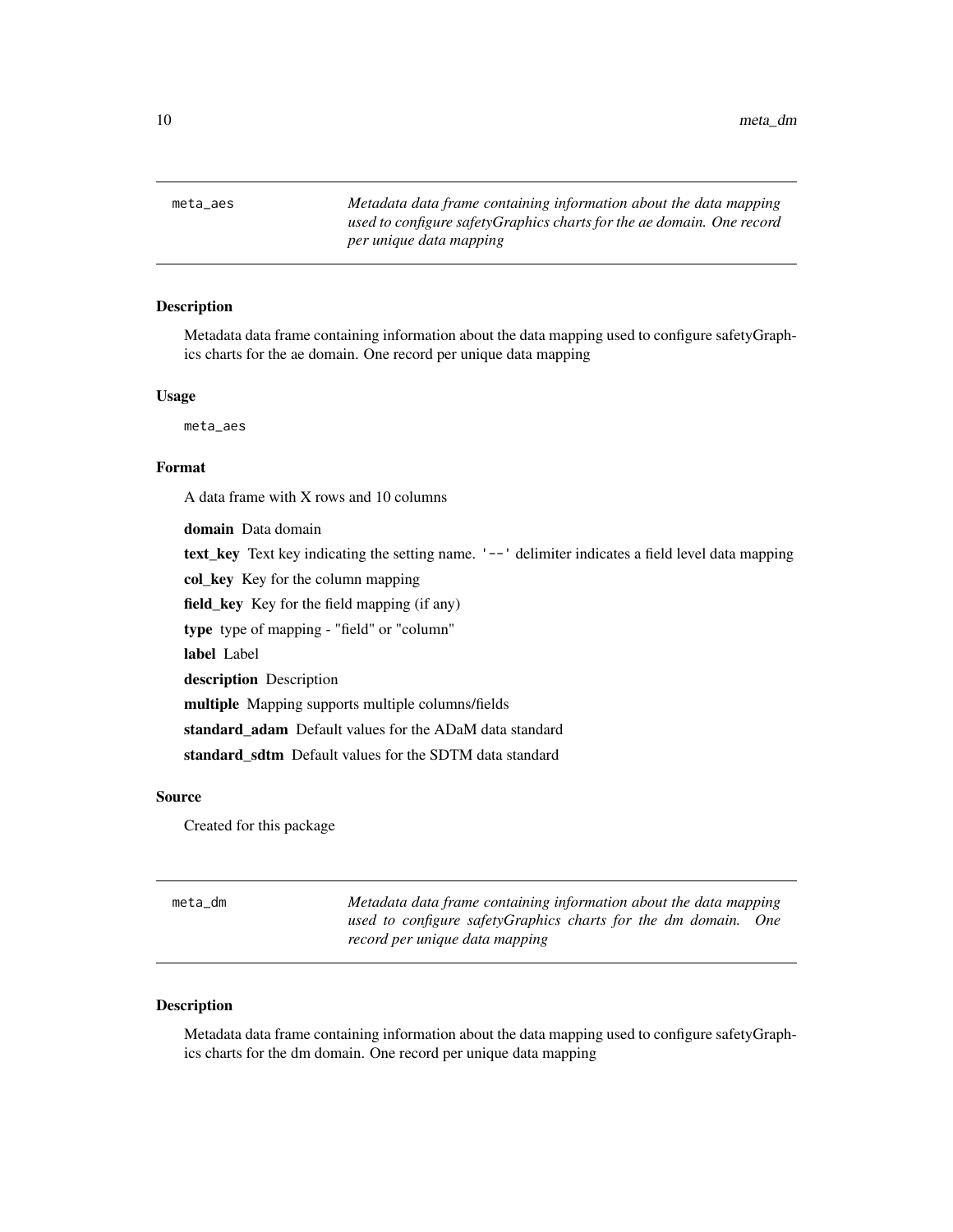#### <span id="page-10-0"></span> $meta\_ecg$  11

#### Usage

meta\_dm

#### Format

A data frame with X rows and 10 columns

domain Data domain text\_key Text key indicating the setting name. '--' delimiter indicates a field level data mapping col\_key Key for the column mapping field\_key Key for the field mapping (if any) type type of mapping - "field" or "column" label Label description Description multiple Mapping supports multiple columns/fields standard\_adam Default values for the ADaM data standard standard\_sdtm Default values for the SDTM data standard

#### Source

Created for this package

| meta_ecg | Metadata data frame containing information about the data mapping                                 |
|----------|---------------------------------------------------------------------------------------------------|
|          | used to configure safetyGraphics charts for the ecg domain. One<br>record per unique data mapping |

## Description

Metadata data frame containing information about the data mapping used to configure safetyGraphics charts for the ecg domain. One record per unique data mapping

#### Usage

meta\_ecg

#### Format

A data frame with 22 rows and 10 columns

domain Data domain

text\_key Text key indicating the setting name. '--' delimiter indicates a field level data mapping

col\_key Key for the column mapping

field\_key Key for the field mapping (if any)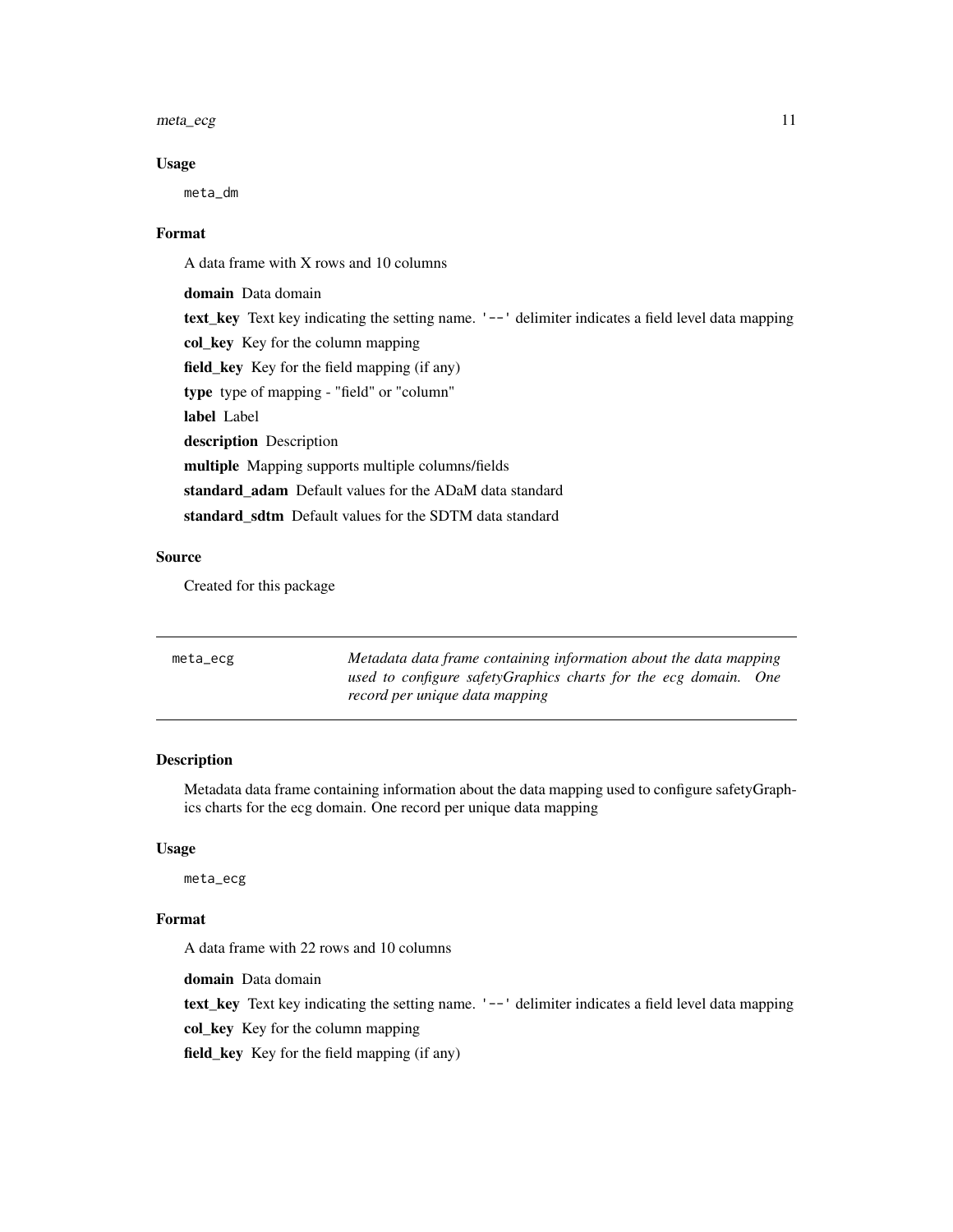type type of mapping - "field" or "column" label Label description Description multiple Mapping supports multiple columns/fields standard\_adam Default values for the ADaM data standard standard\_sdtm Default values for the SDTM data standard

## Source

Created for this package

| meta_hepExplorer | Metadata data frame containing information about the data mapping |
|------------------|-------------------------------------------------------------------|
|                  | used to configure safetyGraphics for the hepExplorer Chart. One   |
|                  | record per unique data mapping                                    |

## Description

Metadata data frame containing information about the data mapping used to configure safetyGraphics for the hepExplorer Chart. One record per unique data mapping

#### Usage

meta\_hepExplorer

### Format

A data frame with X rows and 10 columns

domain Data domain text\_key Text key indicating the setting name. '--' delimiter indicates a field level data mapping col\_key Key for the column mapping field\_key Key for the field mapping (if any) type type of mapping - "field" or "column" label Label description Description multiple Mapping supports multiple columns/fields standard\_adam Default values for the ADaM data standard standard\_sdtm Default values for the SDTM data standard

#### Source

Created for this package

<span id="page-11-0"></span>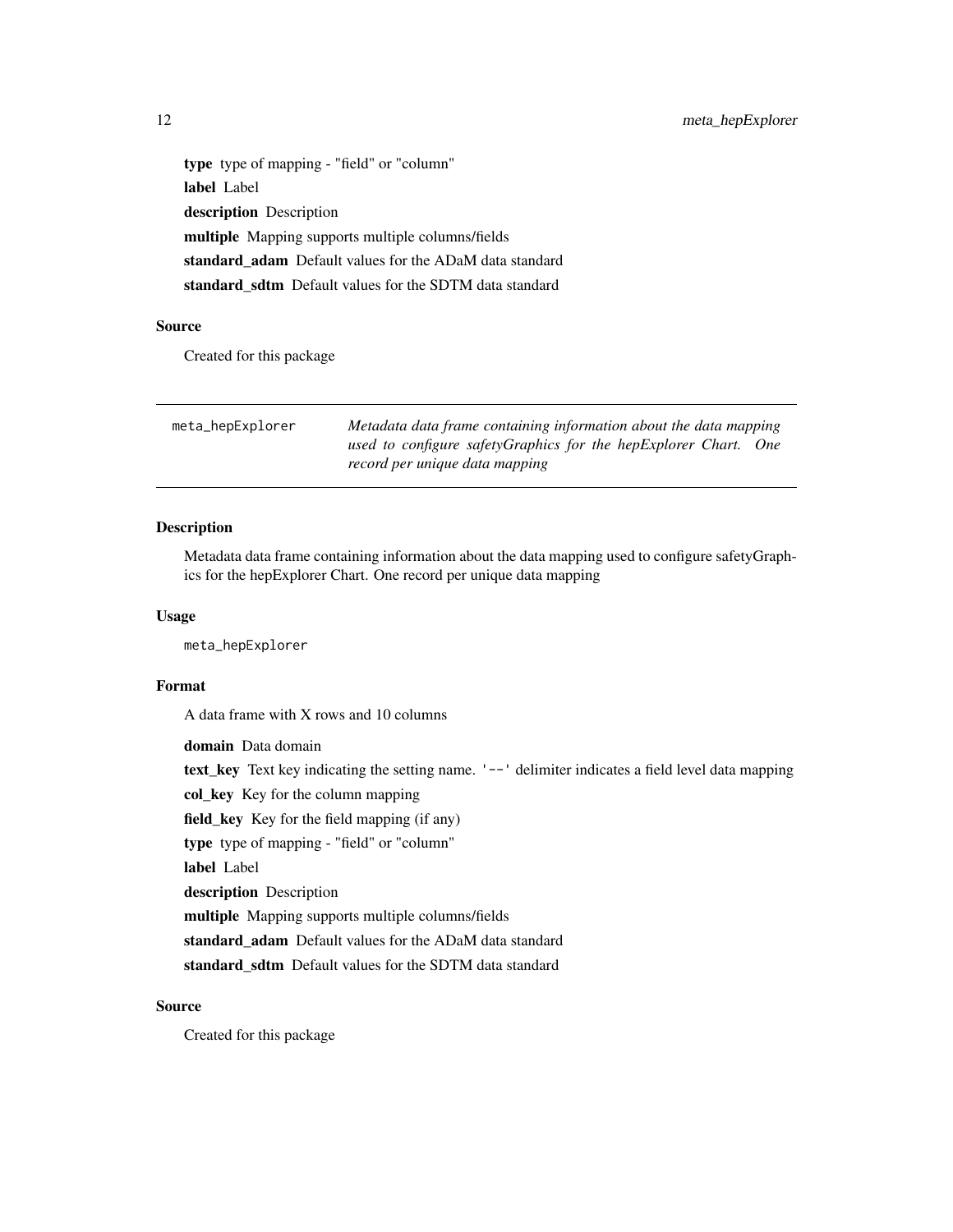<span id="page-12-0"></span>meta\_labs *Metadata data frame containing information about the data mapping used to configure safetyGraphics charts for the labs domain. One record per unique data mapping*

## Description

Metadata data frame containing information about the data mapping used to configure safetyGraphics charts for the labs domain. One record per unique data mapping

#### Usage

meta\_labs

#### Format

A data frame with X rows and 10 columns

domain Data domain text\_key Text key indicating the setting name. '--' delimiter indicates a field level data mapping col key Key for the column mapping field\_key Key for the field mapping (if any) type type of mapping - "field" or "column" label Label description Description multiple Mapping supports multiple columns/fields standard\_adam Default values for the ADaM data standard standard\_sdtm Default values for the SDTM data standard

#### Source

Created for this package

QT\_OutlierExplorer\_server

*QT Outlier Explorer Module - UI*

## Description

QT Outlier Explorer Module - UI

#### Usage

QT\_OutlierExplorer\_server(input, output, session, params)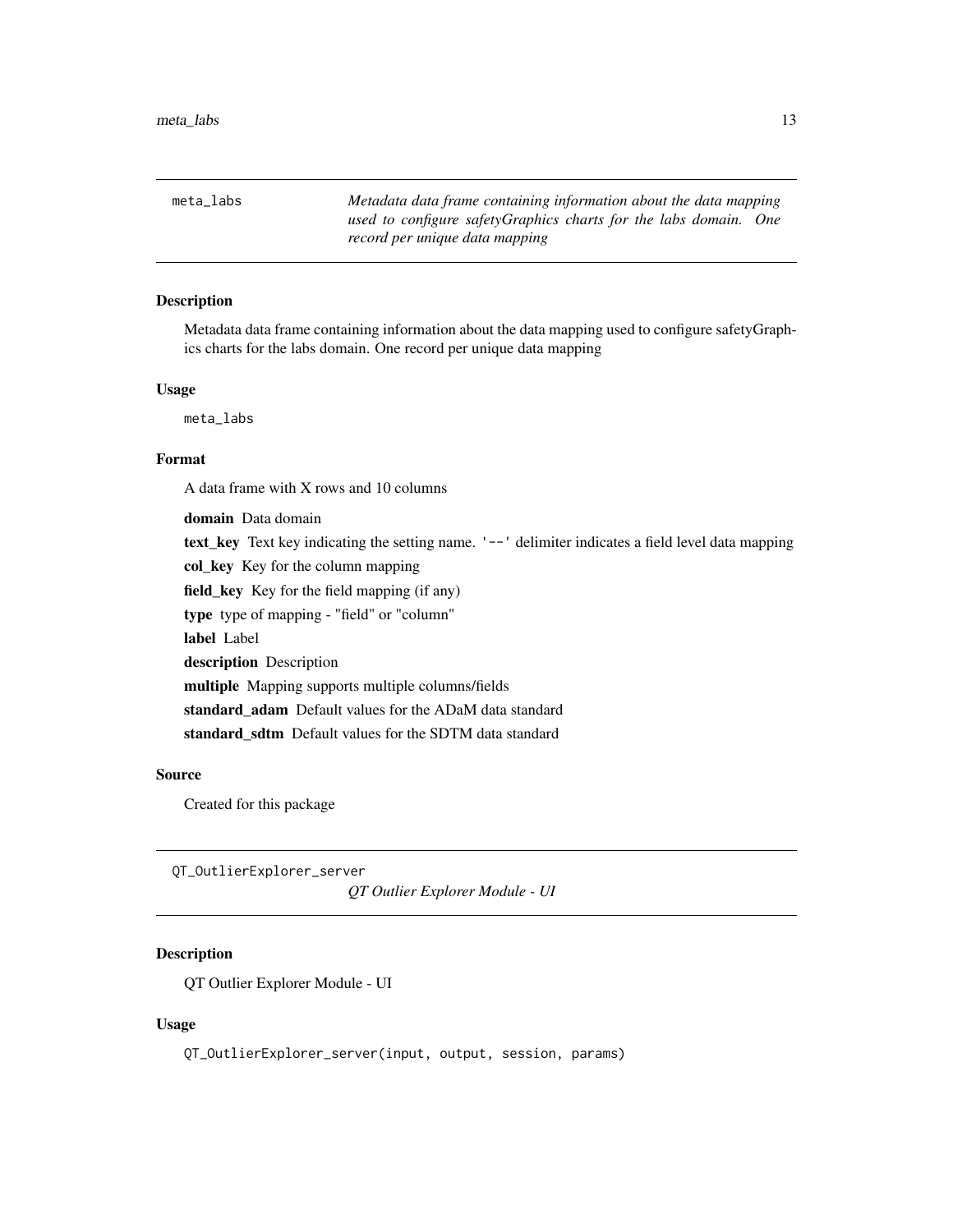## Arguments

| input   | module input                                      |
|---------|---------------------------------------------------|
| output  | module output                                     |
| session | module session                                    |
| params  | parameters object with data and settings options. |

## Value

returns shiny module Server function

QT\_OutlierExplorer\_ui *QT Outlier Explorer Module - UI*

## Description

QT Outlier Explorer Module - UI

## Usage

QT\_OutlierExplorer\_ui(id)

## Arguments

id module id

#### Value

returns shiny module UI

QT\_Outlier\_Explorer *QT Outlier Explorer*

## Description

QT Outlier Explorer

## Usage

QT\_Outlier\_Explorer(data, settings)

## Arguments

| data     | ECG data structured as one record per person per visit per measurement. See |
|----------|-----------------------------------------------------------------------------|
|          | details for column requirements.                                            |
| settings | named list of settings with the parameters specified below.                 |

<span id="page-13-0"></span>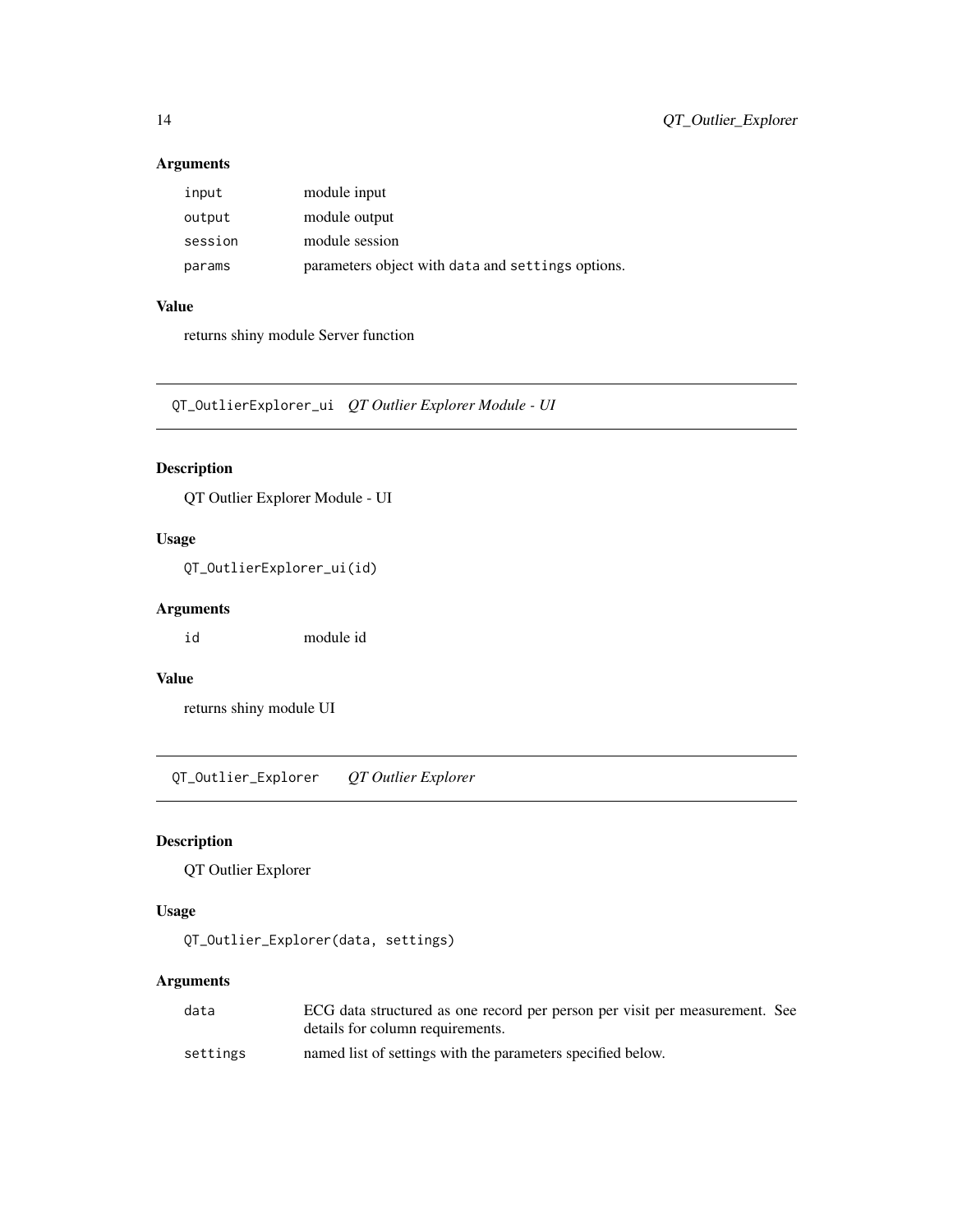## <span id="page-14-0"></span>render\_widget 15

## Details

The settings object provides details the columns in the data set.

- "id\_col"ID column
- "value\_col"Value column
- "measure\_col"Measure column
- "measure\_values"Measure values
- "visit\_col"Visit column
- "visitn\_col"Visit number column (numeric)
- "baseline\_flag\_colBaseline flag column
- "baseline\_flag\_valuesBaseline flag value

#### Value

returns a chart object

render\_widget *Render an htmlwidget using standard safetyGraphics workflow*

## Description

Render an htmlwidget using standard safetyGraphics workflow

#### Usage

```
render_widget(widgetName, data, mapping)
```
## Arguments

| widgetName | name of the widget saved in safetyCharts  |
|------------|-------------------------------------------|
| data       | named list of current data sets           |
| mapping    | named list with the current data mappings |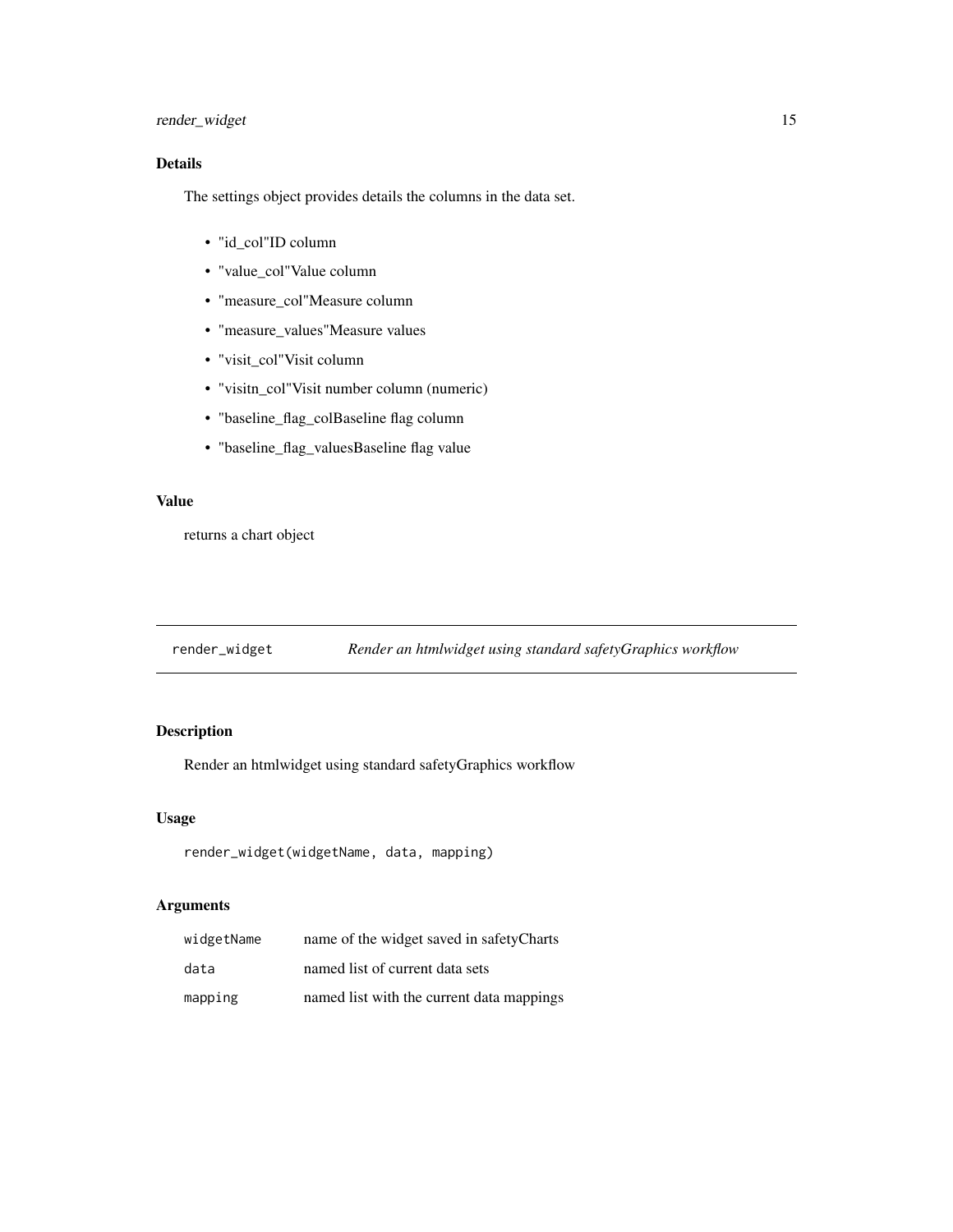<span id="page-15-0"></span>safetyOutlierExplorer\_server

*Safety Outlier Explorer Module - UI*

## Description

Safety Outlier Explorer Module - UI

## Usage

```
safetyOutlierExplorer_server(input, output, session, params)
```
## Arguments

| input   | module input                                      |
|---------|---------------------------------------------------|
| output  | module output                                     |
| session | module session                                    |
| params  | parameters object with data and settings options. |

## Value

returns shiny module Server function

```
safetyOutlierExplorer_ui
```
*Safety Outlier Explorer Module - UI*

## Description

Safety Outlier Explorer Module - UI

## Usage

safetyOutlierExplorer\_ui(id)

## Arguments

id module id

## Value

returns shiny module UI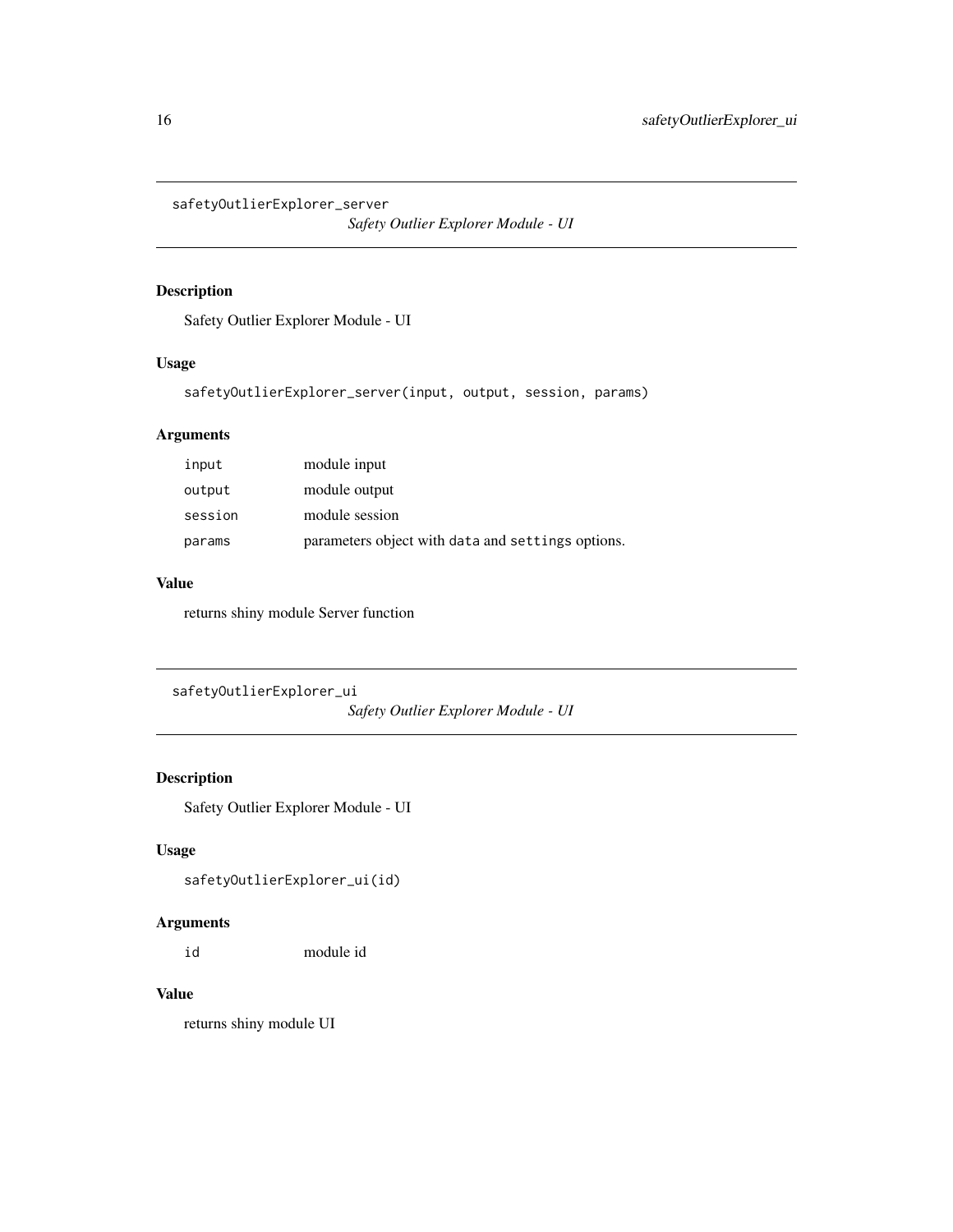<span id="page-16-0"></span>safety\_outlier\_explorer

*Safety Outlier Explorer*

## Description

Safety Outlier Explorer

## Usage

safety\_outlier\_explorer(data, settings)

#### Arguments

| data     | labs data structured as one record per person per visit per measurement. See<br>details for column requirements. |
|----------|------------------------------------------------------------------------------------------------------------------|
| settings | named list of settings with the parameters specified below.                                                      |

## Details

The settings object provides details the columns in the data set.

- "id\_col"ID column
- "value\_col"Value column
- "measure\_col"Measure column
- "measure\_values"Measure values
- "studyday\_col"Study Day (numeric)

#### Value

returns a chart object

## Examples

```
settings <- list(
   id_col = "USUBJID",
   measure_col = "LBTEST",
   measure_values = c("Albumin", "Bilirubin", "Chloride"),
   studyday_col = "VISITDY",
   value_col = "LBORRES"
\lambdasafety_outlier_explorer(safetyData::sdtm_lb, settings)
```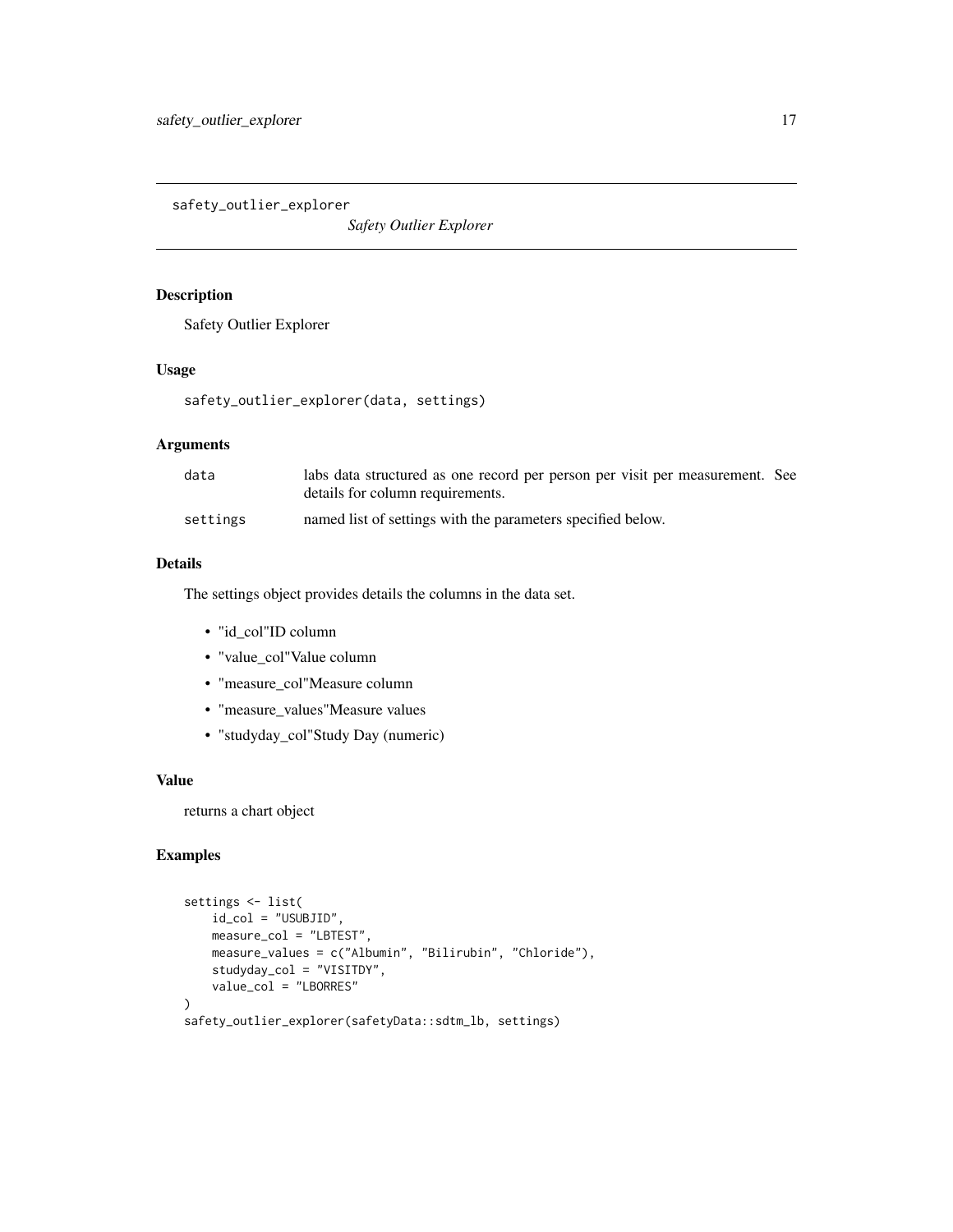<span id="page-17-0"></span>safety\_results\_over\_time

*Safety Results Over Time plot*

#### Description

Safety Results Over Time plot

## Usage

safety\_results\_over\_time(data, settings)

## Arguments

| data     | labs data structured as one record per person per visit per measurement. See<br>details for column requirements. |
|----------|------------------------------------------------------------------------------------------------------------------|
| settings | named list of settings with the parameters specified below.                                                      |

## Details

The settings object provides details the columns in the data set.

- "value\_col"Value column
- "measure\_col"Measure column
- "measure\_values"Measure values
- "visit\_col"Study Visit
- "visitn\_col"Study Number
- "group\_col"Grouping column
- "violins"Show Violin plots?
- "boxplots"Show Box Plots?
- "axis"set to "log" to use a log transformed axis, linear otherwise
- "drop\_visit\_string"Drop visits that contain this string. e.g. "unscheduled"

#### Value

returns a chart object

#### Examples

```
library(dplyr)
lb <- safetyData::sdtm_lb
sub_ids <- unique(lb$USUBJID)[1:100]
lb<-lb %>% filter(USUBJID %in% sub_ids)
settings <- list(
   value_col = "LBORRES",
```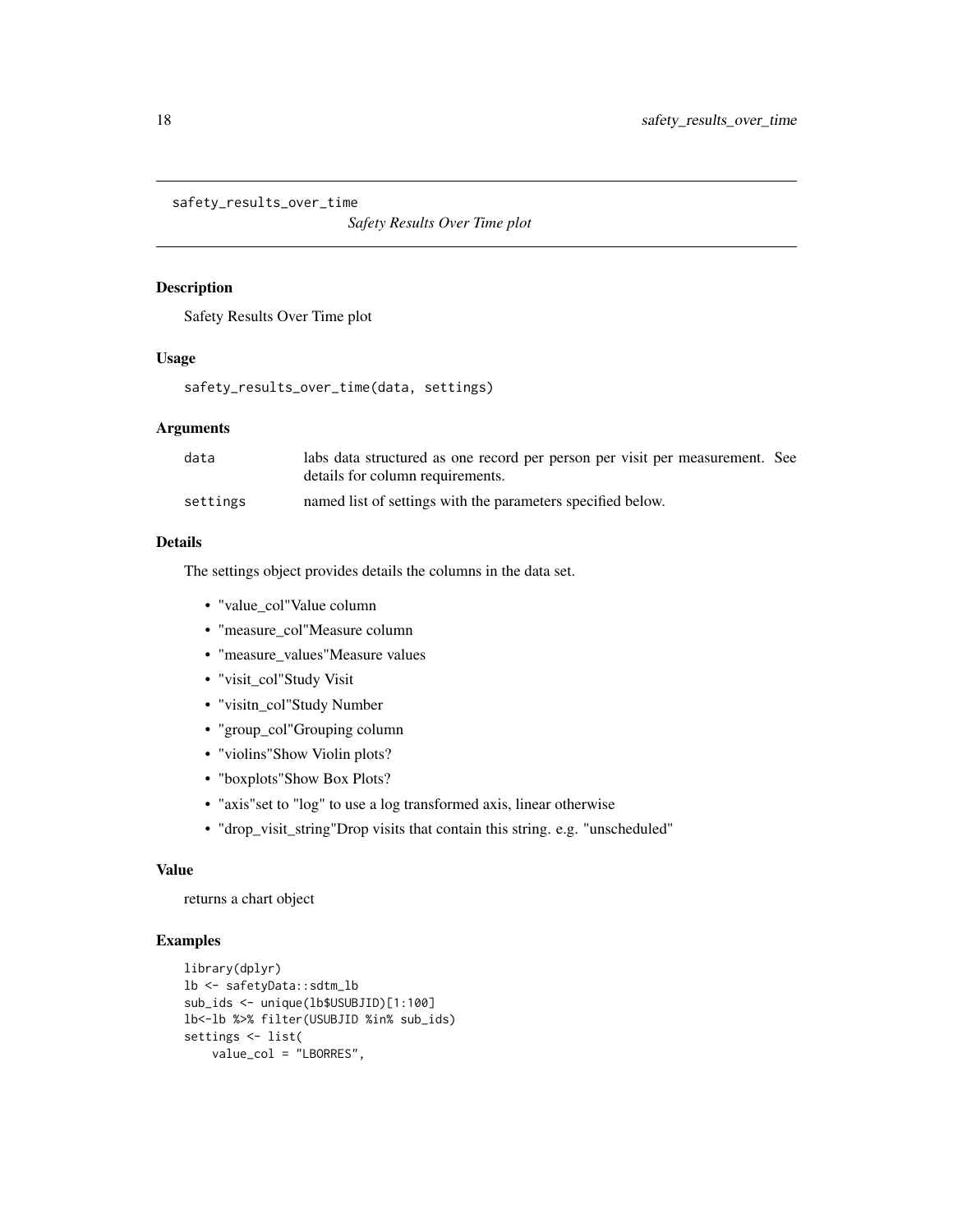## <span id="page-18-0"></span>tendril\_chart 19

```
measure_col = "LBTEST",
   measure_values = c("Chloride"),
   visit_col = "VISIT",
   visitn_col = "VISITNUM",
   axis = "log"\mathcal{L}safety_results_over_time(lb, settings)
# remove unscheduled visits, add violin plot and 2nd panel
settings$drop_visit_string <- "unscheduled"
settings$violins <- TRUE
settings$measure_values <- c("Albumin")
safety_results_over_time(lb, settings)
# add grouping by treatment
dm_sub <- safetyData::sdtm_dm %>% select(USUBJID, ARM)
dm_lb <- dm_sub %>% left_join(lb)
settings$group_col <- "ARM"
safety_results_over_time(dm_lb, settings)
```
tendril\_chart *Tendril plot*

#### Description

Create a plot using the Tendril package

#### Usage

```
tendril_chart(data, settings)
```
## Arguments

| data     | list of data frames including dataframes named aes (adverse events) and dm  |
|----------|-----------------------------------------------------------------------------|
|          | (demographics)                                                              |
| settings | named list of domain-specific settings with the parameters specified below. |

## Details

The settings object provides details regarding the columns in the data sets.

- "settings\$dm\$id\_col"ID column
- "settings\$dm\$treatment\_col"Treatment column
- "settings\$dm\$treatment\_values–group1"Name of treatment 1
- "settings\$dm\$treatment\_values–group2"Name of treatment 2
- "settings\$aes\$id\_col"ID column)
- "settings\$aes\$bodsys\_col"Body System
- "settings\$aes\$stdy\_col"Study Day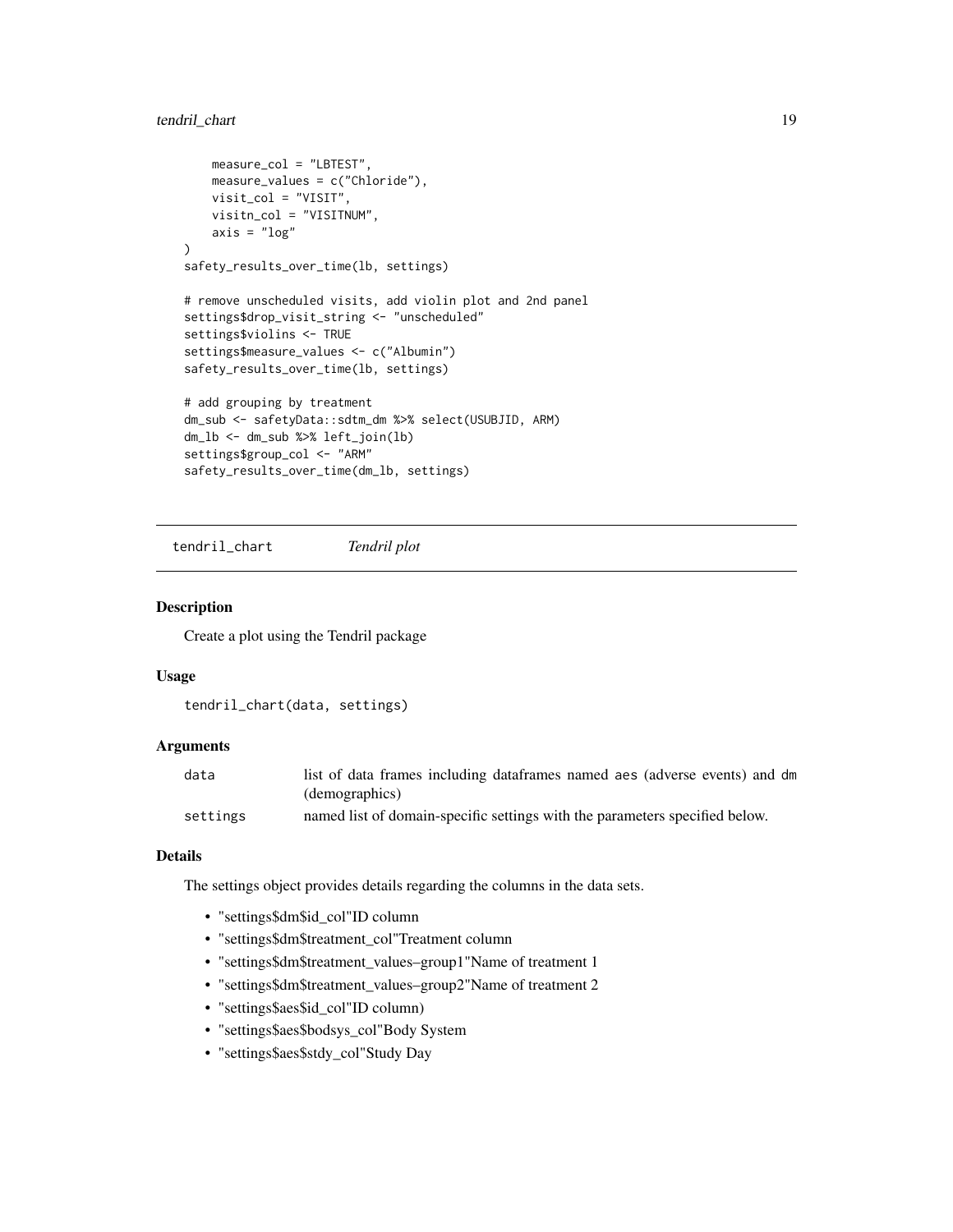20 tendril\_chart

## Value

returns a chart object